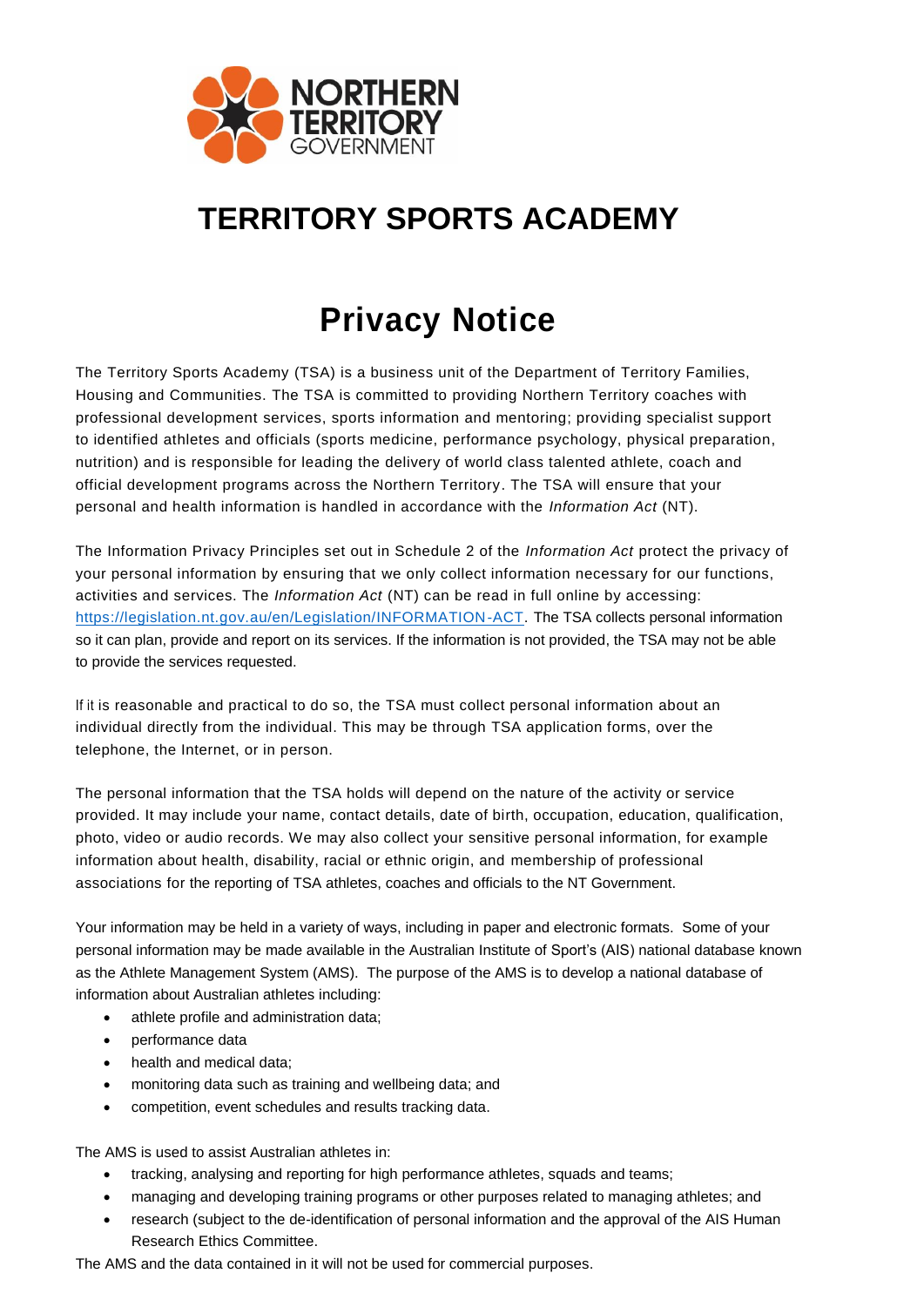Access to the AMS may be granted to your national sporting organisation and their employees and contractors and to medical, government or regulatory authorities that have responsibilities or functions in relation to your sport, including the Australian Sports Anti-Doping Agency. Sport Australia is required to comply with the *Privacy Act 1988* (Commonwealth) as an APP entity. Sport Australia's Privacy Policy contains information about how you may access your personal information that is held in the AMS, how you may seek correction of that information, how you may complain about a breach of your privacy by Sport Australia and how Sport Australia will deal with that complaint. De-identified data from the AMS may be used for research purposes. Some of the data from the AMS may be transferred overseas in limited circumstances for the operational purposes of the AIS (for example to the AIS European Training Centre), but there are no plans for offshore storage or disclosure of personal information. The contact details of Sport Australia are:

By post: FOI Officer Australian Sports Commission PO Box 176 Belconnen ACT 2616

or

By email: foi.officer@ausport.gov.au

If you require assistance with your request, please contact the FOI Officer on 02 6214 1372 or by email at [foi.officer@ausport.gov.au.](mailto:foi.officer@ausport.gov.au)

The TSA seeks to protect your information from unauthorized access, loss and other misuse by allowing only restricted access to authorised personnel to your information.

The only people who are authorised to handle or have access to personal information are those employees of the TSA and those who perform services for the TSA who need personal information to carry out their obligations to TSA.

All employees of the TSA are bound by the Northern Territory *Information Act* and the [Public Sector](https://ocpe.nt.gov.au/nt-public-sector-employment/Information-about-ntps-employment/code-of-conduct)  [Code of Conduct](https://ocpe.nt.gov.au/nt-public-sector-employment/Information-about-ntps-employment/code-of-conduct) issued in accordance with section 16 of the *Public Sector Employment and Management Act*. Those who perform services on the TSA's behalf but are not employed personnel are also bound by the *Information Act* (NT) or an equivalent legislation and the NTIS Code of Conduct for Personnel [not employed by the NT Government](https://dtc.nt.gov.au/__data/assets/pdf_file/0003/238152/NTIS-Code-of-Conduct-for-non-NTG-personnel-Sep-2016.pdf) which prohibit the misuse of personal information.

If we no longer require your personal information for any reason, we will take all reasonable steps to destroy it in a secure manner in accordance with TSA's Records Retention and Disposal Schedule or remove identifying features from our records.

Sometimes the TSA may provide personal or sensitive information to external organisations. Generally, these are organisations that help the TSA conduct its programs and activities. These organisations may include:

- sport partners (National and NT Sporting organisations);
- payment systems operators (for example, Department of Corporate and Information Services) to make athlete reimbursement payments); and/or
- your representatives (for example a parent, coach, legal adviser, manager).

The TSA strives to limit the information it provides to outside organisations on a need-to-know basis. The TSA ensures that any organisation that it contracts with: